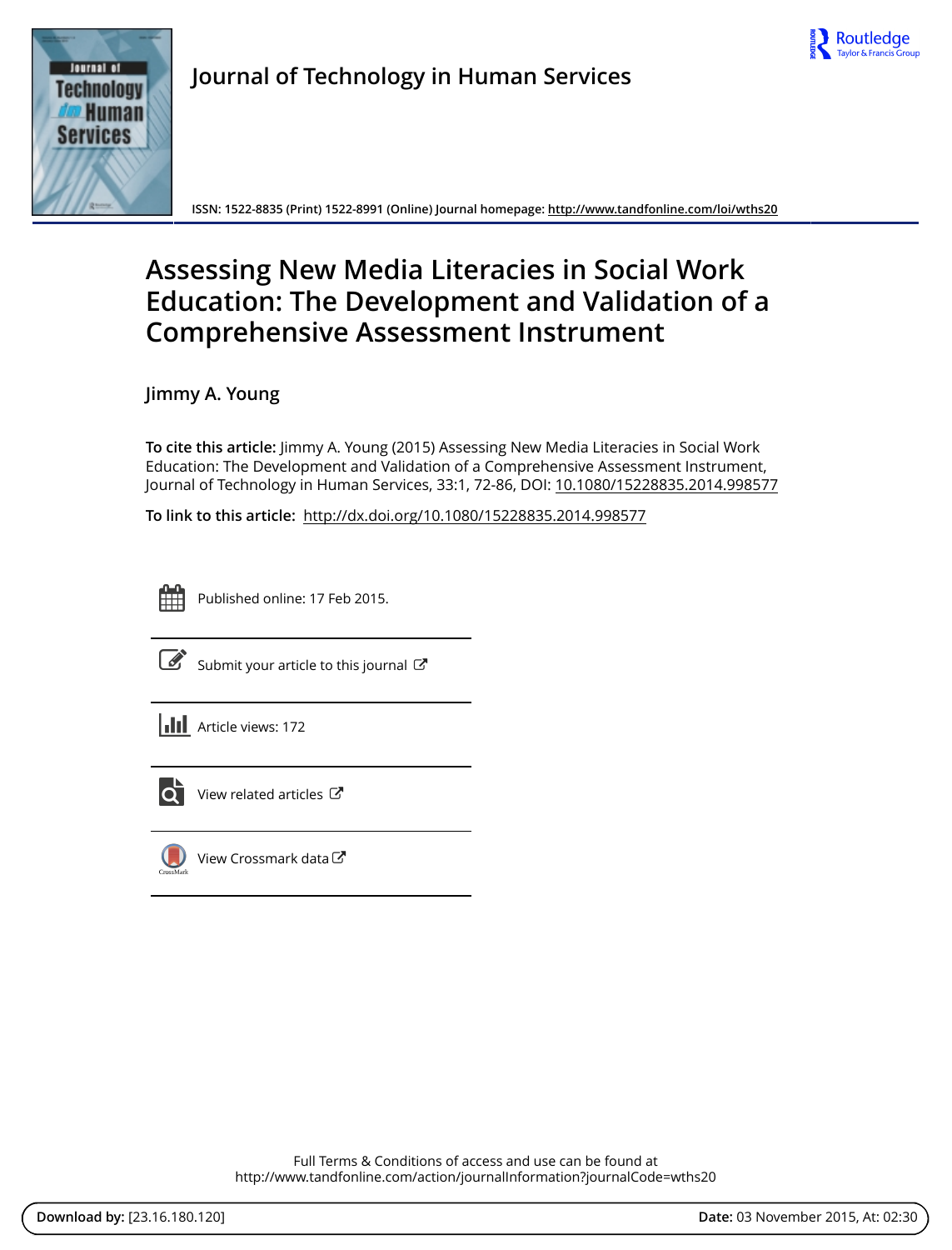# $\bigtriangledown$  Routledge Taylor & Francis Group

# Assessing New Media Literacies in Social Work Education: The Development and Validation of a Comprehensive Assessment Instrument

JIMMY A. YOUNG

University of Nebraska–Kearney, Kearney, Nebraska

The focus of this article is to replicate the validity and reliability of a newly developed assessment tool for self-reported media literacy levels by assessing the new media literacy levels of social work students and educators. The study is grounded in the New Media Literacies (NML) framework and the concept of participatory culture. Findings indicate a significant difference between the levels of new media literacy of students and educators. Students were also found to be more engaged with new media. The study demonstrates the need to incorporate new media literacies into the social work curriculum to increase the digital competencies of both educators and students. Implications for social work education and future research are suggested.

KEYWORDS assessment, education, social media, technology literacy

In [2005,](#page-14-0) the National Association of Social Workers (NASW) and the Association of Social Work Boards (ASWB) identified Standards for Technology and Social Work Practice. The standards guide the ethical and competent delivery of social work services through electronically mediated activity. This activity is generally operationalized through the use of information and communication technologies or ICTs, which are defined as ''technologies used to convey, manipulate and store data by electronic means'' (Perron, Taylor, Glass, & Margerum-Leys, [2010](#page-14-0), p. 67). The past decade has seen an increase in the literature on the use of ICTs in social work education and practice (Beaulaurier & Radisch, [2005;](#page-13-0) Coe & Elliot, [1999](#page-13-0); Holmes, Hermann,

Received August 12, 2014; accepted November 7, 2014.

Address correspondence to Jimmy A. Young, Department of Social Work, University of Nebraska-Kearney, 2022 Founders Hall, Kearney, NE 68849-1270. E-mail: youngja2@unk.edu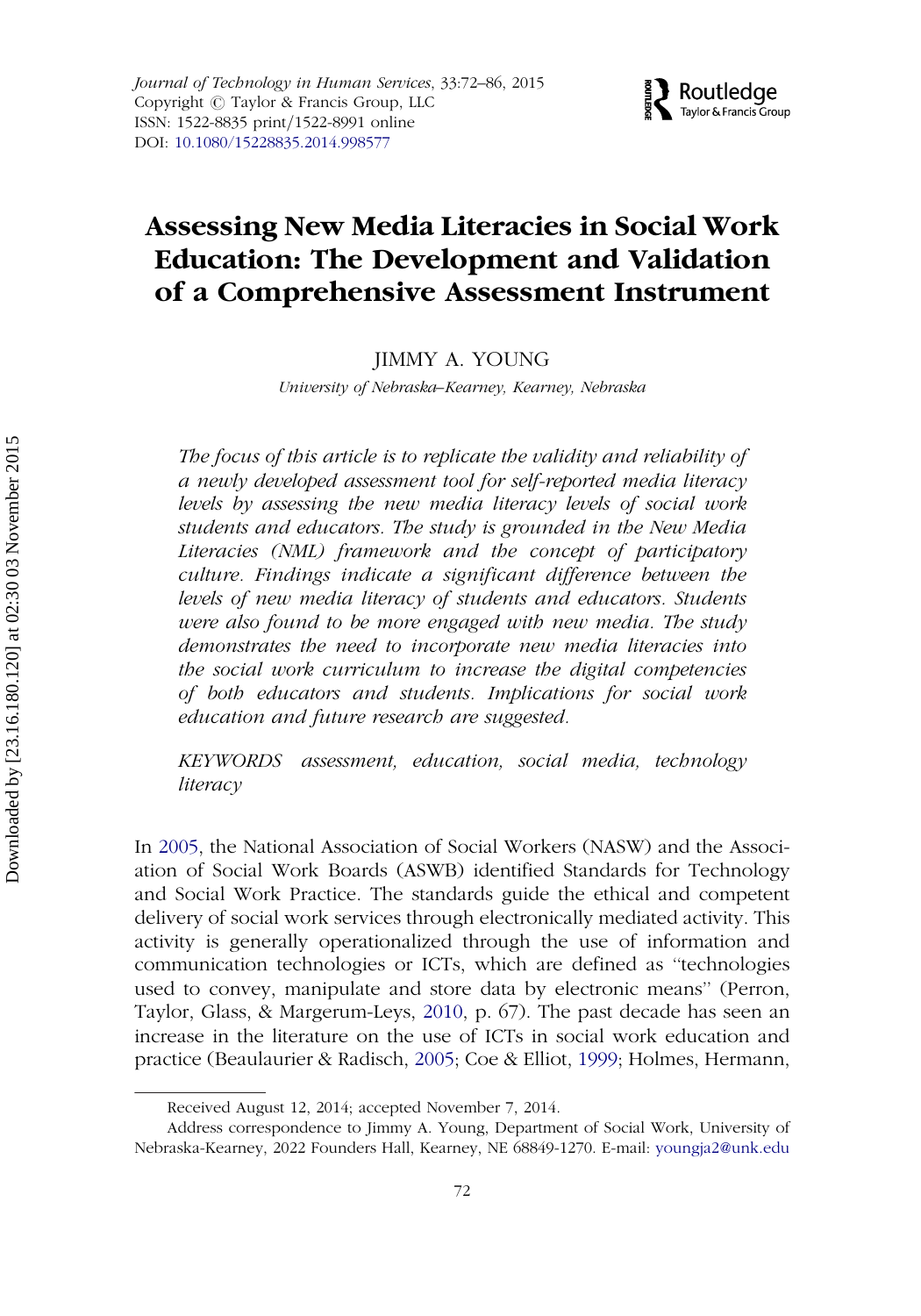& Kozlowski, [2014;](#page-13-0) McNutt, [2008;](#page-14-0) McNutt & Menon, [2008](#page-14-0); Quinn & Fitch, [2014;](#page-14-0) Thyer, Artlet, Markward, & Dozier, [1998;](#page-15-0) Vernon, Vakalahi, Pierce, Pittman-Munke, & Adkins, [2009;](#page-15-0) Wolfson, Marsom, & Magnuson, [2005\)](#page-15-0). However, some have argued that ICTs are not being addressed in the social work classroom in a manner that can prepare students for professional practice (Ayala, [2009](#page-12-0); Parrot & Madoc-Jones, [2008](#page-14-0); Perron et al., [2010](#page-14-0); Quinn & Fitch, [2014;](#page-14-0) York, [2008\)](#page-15-0). Perron et al. [\(2010](#page-14-0)) assert, ''competencies with ICT and ICT literacy should be required learning outcomes in social work education and continuing education'' (p. 69). Literacy with information communication technology is defined as knowing the major concepts and language associated with ICTs, whereas competency is defined as having the skills and knowledge to understand and use ICTs for a specific purpose (Perron et al., [2010\)](#page-14-0).

The challenge with increasing knowledge and skills related to information communication technologies begins with understanding how to assess one's level of competency with digital technologies or one's level of media literacy. Media literacy has been referred to as ''the ability to access, analyze, evaluate, and communicate messages in a wide variety of forms'' (Hobbs, 1998, p. 16). Media literacy is generally concerned with learning and teaching skills to critically analyze and create messages in a variety of print or digital forms (Hobbs, 1998). For the purpose of this study, ICTs are referred to as New Media and New media defined represents what ICTs are but extends the definition to include more of the interactive nature of today's technological environment such as social media and other digital technologies (Potter, [2013\)](#page-14-0). ''This new media environment is characterized by the four inter-related features of technological convergence, interactivity, information saturation, and a shift in marketing'' (Potter, [2013](#page-14-0), p. 233). A key component of this environment is the expansion of participatory cultures that are coalescing around diverse interests, whether they are political, religious, economic, or purely personal (Potter, [2013\)](#page-14-0). The new media environment has changed the way individuals interact with one another and is having a dramatic impact on education (Hedberg, [2011](#page-13-0); Jenkins, Clinton, Purushotma, Robison, & Weigel, 2009; Losh & Jenkins, [2012](#page-14-0); Rheingold, [2012](#page-15-0), [2013](#page-15-0)). New media has altered the meaning of literacy to require new habits of mind, new ways of processing culture and interacting with the world (Jenkins et al., [2009](#page-13-0)). Utilizing the definition of new media allows a reconceptualization of media literacy or new media literacies for the 21st century.

The purpose of this study is to replicate the validity and reliability of a newly developed assessment tool for self-reported media literacy levels (Literat, [2014\)](#page-14-0), and to assess the new media literacy levels of social work students and educators. The study is grounded in the New Media Literacies (NML) framework and the concept of participatory culture as identified by Jenkins et al. [\(2009\)](#page-13-0). The NML framework and participatory culture resonates with the ecological perspective of the social work profession because it envisions people as active participants in the environment, or the new digital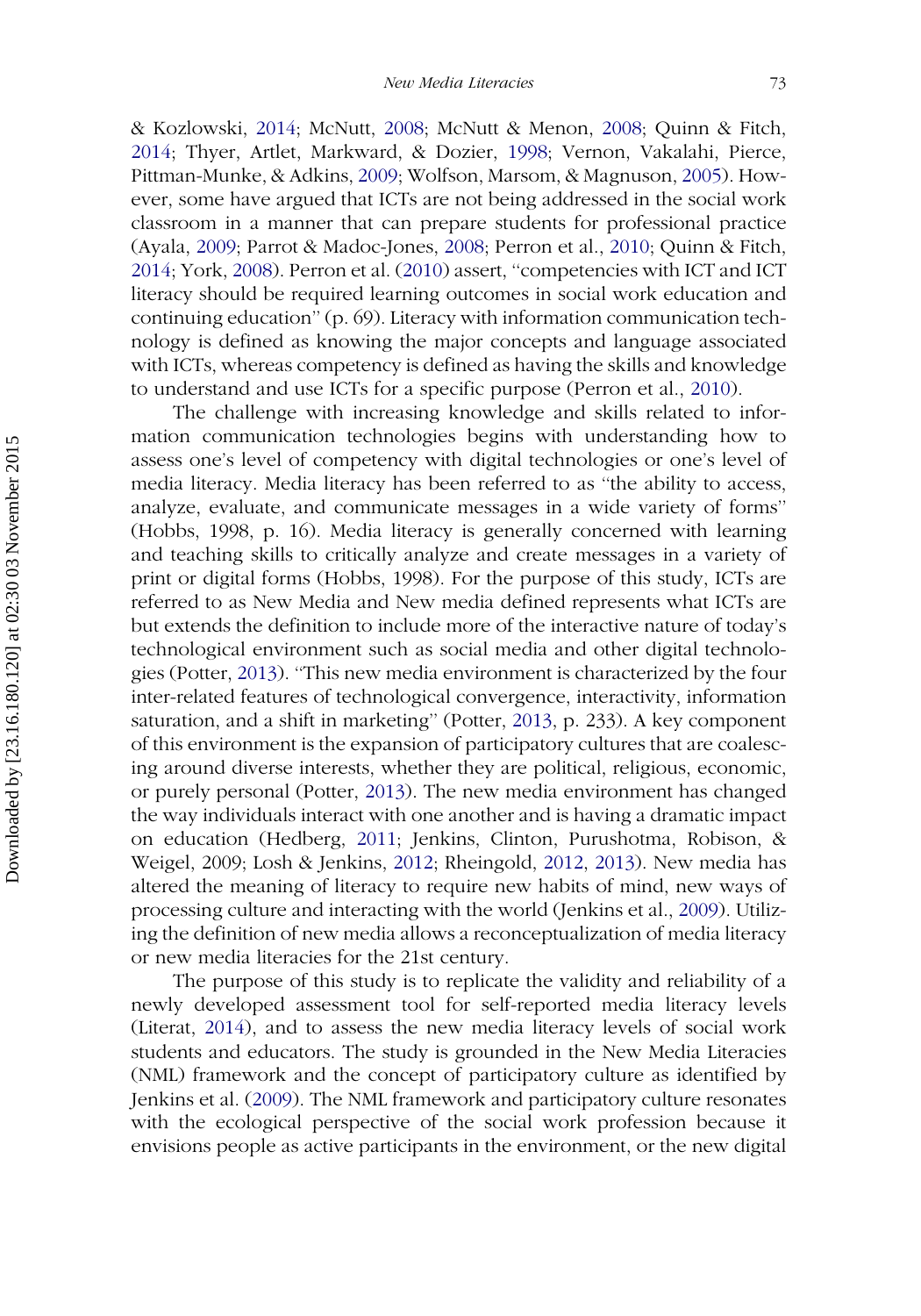environment. ''The emphasis is not just on how people respond to media messages, but also on how they engage proactively in a media world where production, participation, social group formation, and high levels of nonprofessional expertise are prevalent'' (Gee, [2010,](#page-13-0) p. 36). The concept of participatory culture and the NML framework are further described as follows.

# PARTICIPATORY CULTURE AND NMLs

The new media landscape has amplified the effects of what Henry Jenkins describes as Participatory Culture. ''Participatory culture is a culture with relatively low barriers to artistic expression and civic engagement, strong support for creating and sharing creations, and some type of informal mentorship whereby experienced participants pass along knowledge to novices'' (Jenkins et al., [2009](#page-13-0), p. 3). Participatory culture includes the opportunity for freedom of expression by remixing digital content to share messages in online communities such as Facebook or YouTube. Participatory culture provides the opportunity to work in teams and use collaborative problem solving to develop new knowledge such as through Wikipedia; and participatory culture shapes the flow of media content through blogging, videos, and podcasts (Jenkins et al., [2009\)](#page-13-0). To be clear, participatory culture is not simply Web 2.0 or social media. Jenkins would argue that participatory culture existed before the Internet but that social media tools have expanded the opportunities of participatory culture (TEDxTalks, [2010](#page-15-0)).

The participatory aspects of social media build on the foundation of traditional research skills, technical skills, and critical analysis taught in the classroom by identifying a framework for NMLs (Jenkins et al., [2009](#page-13-0)). The NML framework includes:

Play: the capacity to experiment with one's surroundings as a form of problem solving. Performance: the ability to adopt alternative identities for the purpose of improvisation and discovery. **Simulation**: the ability to interpret and construct dynamic models of real-world processes. Appropriation: the ability to meaningfully sample and remix media content. Multitasking: the ability to scan one's environment and shift focus as needed to salient details. Distributed Cognition: the ability to interact meaningfully with tools that expand mental capacities. Collective Intelligence: the ability to pool knowledge and compare notes with others toward a common goal. **Judgment**: the ability to evaluate the reliability and credibility of different information sources. Transmedia Navigation: the ability to follow the flow of stories and information across multiple modalities. **Networking**: the ability to search for, synthesize, and disseminate information. **Negotiation**: the ability to travel across diverse communities, discerning and respecting multiple perspectives, and grasping and following alternative norms. Visualization: the ability to translate information into visual models and understand the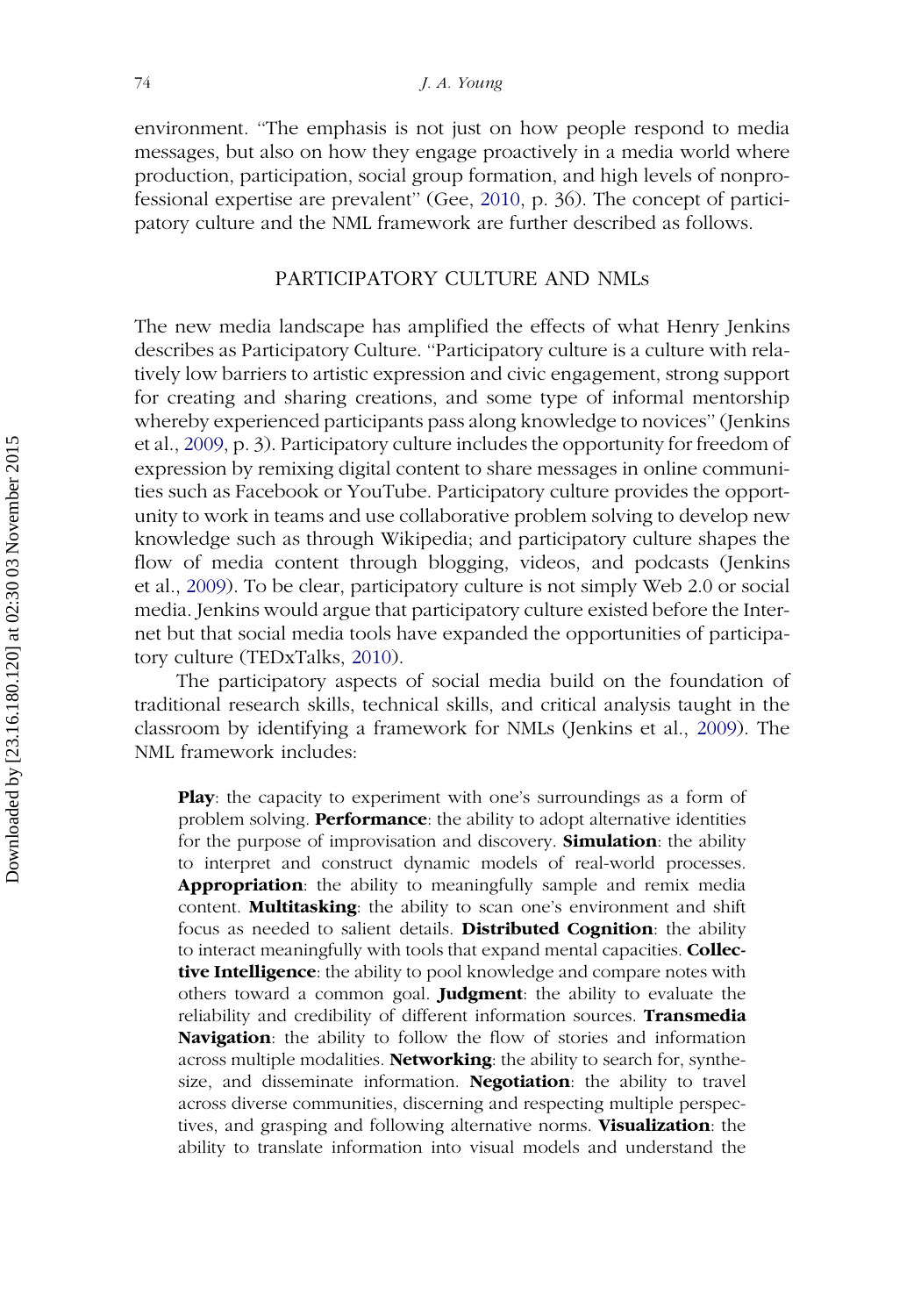information visual models are communicating as a key method for coping with large data sets and being able to make sense of the complexity of our environment. (Jenkins et al., [2009](#page-13-0), p. 4)

It is important to note that the NMLs are not meant to supplant traditional literacy skills. Students need to have the traditional literacy skills to be able to expand their knowledge of how to search for information, critically evaluate the credibility of information, synthesize and make sense of information to help construct arguments, make appropriate decisions, and/or move towards action. The difference with NMLs is that they should also be seen as social skills or methods of interaction within larger communities, and not simply an individualized skill set to be used for personal reasons (Jenkins et al., [2009\)](#page-13-0). This is important when thinking about how students are becoming more culturally aware or culturally competent practitioners. Consumers today present with challenges associated to their digital lives such as challenges with cyber-bullying and Internet safety or the influence of social media on behaviors (Gustavsson & MacEachron, [2013;](#page-13-0) Vaterlaus, Patten, Roche, & Young, [2015\)](#page-15-0). Students need to be ready to understand those challenges as well as being able to use creative and innovative techniques that harness the power of new media. In doing so they can model appropriate use of technology, educate consumers, and engage them in more meaningful ways such as with the use of virtual ecomaps (Gustavsson & MacEachron, [2013](#page-13-0)). Recognizing and infusing NMLs into the social work curriculum can help prepare students to respond to these new developments, use critical thinking skills, creativity, and engage in research-informed practice and practice informed research. Students are already using many of the NMLs identified previously, but without fully recognizing it. Highlighting NMLs as both technical and social skills may help to increase technological or digital competencies among students as well as increasing understanding of participatory culture and its effects on the digital environment as well as that of the consumer.

#### LITERATURE REVIEW

The use of new media, including social media and digital technologies such as mobile devices, has flourished across higher education. Social work educators are using Twitter and other social media to engage students through innovative assignments (Hitchcock & Battista, [2013;](#page-13-0) Young, [2014](#page-15-0)). Others have used social media in conjunction with Learning Management Systems to improve social work education in remote areas (Kilpeläinen, Päykkönen, & Sankala, [2011](#page-14-0)). Additionally, universities and various classes are adopting smart classrooms and incorporating the use of devices such as iPads to augment student learning (Baldridge, McAdams, Reed, & Moran, 2013; Young, [2014\)](#page-15-0). For a historical review of instructional technology in social work education, see Shorkey and Uebel ([2014\)](#page-15-0).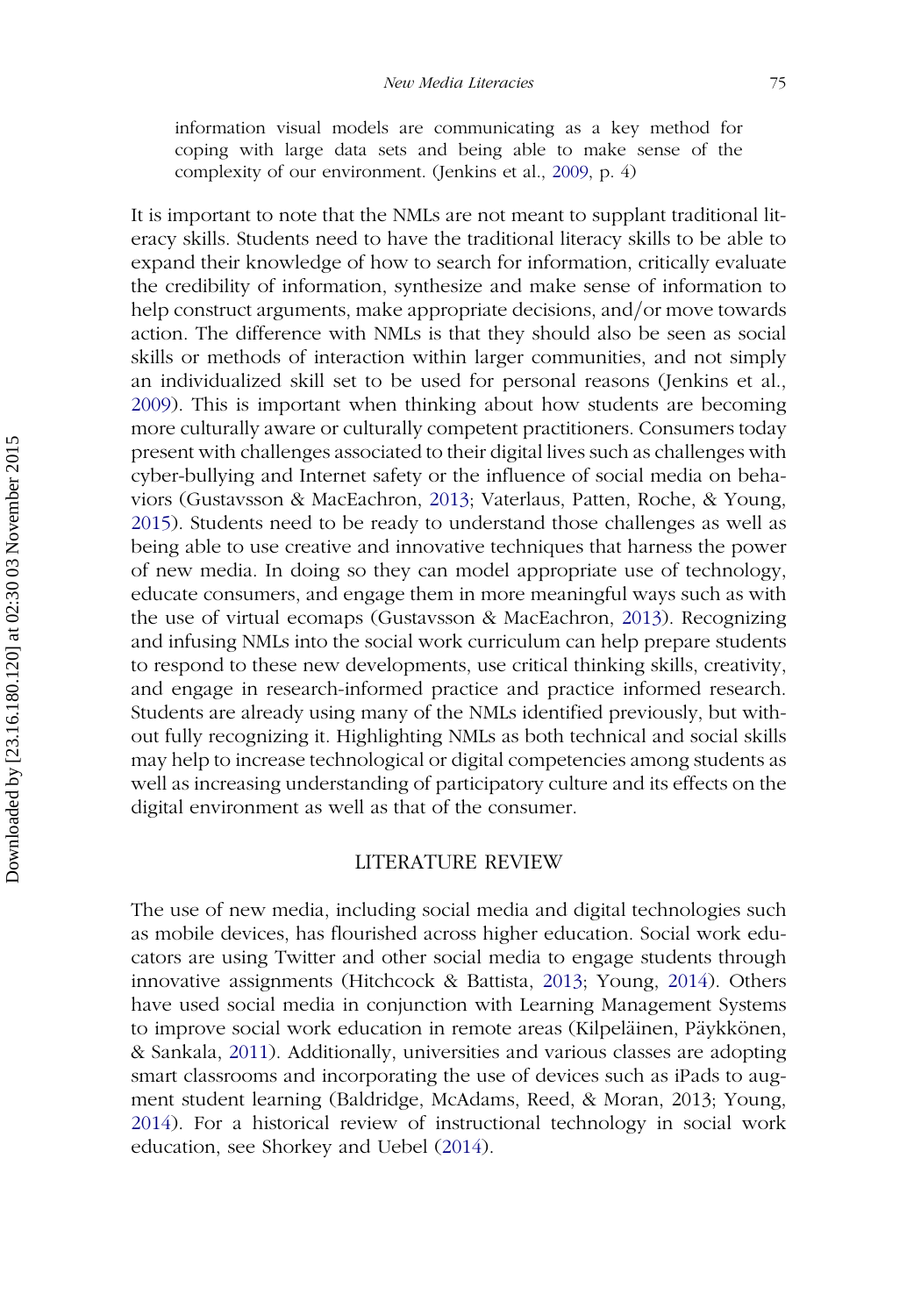A defining point in the literature revolves around the notion of developing the skills and knowledge to use information communication technologies, or new media, in education to help students learn and be prepared for the changing nature of social work practice (Hitchcock & Battista, [2013;](#page-13-0) McNutt, [2008;](#page-14-0) McNutt & Menon, [2008;](#page-14-0) Moore, [2005;](#page-14-0) Mukherjee & Clark, [2012;](#page-14-0) Parrot & Madoc-Jones, [2008](#page-14-0); Perron et al., [2010;](#page-14-0) Quinn & Fitch, [2014](#page-14-0)). It is important to understand how and where to use new media to promote learning and sound pedagogy rather than try to replace proper teaching methods with new technological tools (Parrot & Madoc-Jones, 2008; Perron et al., [2010;](#page-14-0) Young, [2014\)](#page-15-0). Despite this point, little evidence exists that assesses the skills and knowledge of social work students and educators with new media such as Facebook, Twitter, mobile devices, and digital technologies.

Several authors have written about millennial students and their abilities with technology often assuming that because they are young or because they consume digital content that they know or understand new media better than their older counterparts (Hedberg, [2011](#page-13-0); Prensky, [2001a,](#page-14-0) [2001b\)](#page-14-0). This assumption is disingenuous and may even be detrimental to the learning process (Koutropoulos, [2011](#page-14-0)). Just as we would not traditionally assume that someone is literate if they can read but not write, we should not assume that someone possesses media literacy if they can consume but cannot express themselves (Jenkins, [2006,](#page-13-0) p. 170). This also holds true for using new media in the educational process as students have indicated satisfaction for using new media such as iPads or Twitter, but struggle when applying it to their learning (Helsper & Eynon, [2010](#page-13-0); Ransdell, Kent, Gaillard-Kenney, & Long, [2011;](#page-14-0) Young, [2014\)](#page-15-0).

#### METHODOLOGY

The main objective of this study is to replicate the validity and reliability of a newly developed instrument for self-reported media literacy levels (Literat, [2014\)](#page-14-0). The research questions consist of whether the subscales of the survey instrument map well onto the NML framework (Jenkins et al., [2009](#page-13-0)), and to assess the level of digital participation of social work students and educators as determined by their level of media literacy. Specifically, the hypothesis for the study is that higher levels of NML will predict a higher degree of engagement with new media.

#### Survey Design

This study utilized a cross-sectional survey design that was approved by the Institutional Review Board. Cross-sectional studies have improved internal validity with the advances of multivariate statistics and are beneficial for studies seeking larger samples (Rubin & Babbie, [2005\)](#page-15-0). The survey instrument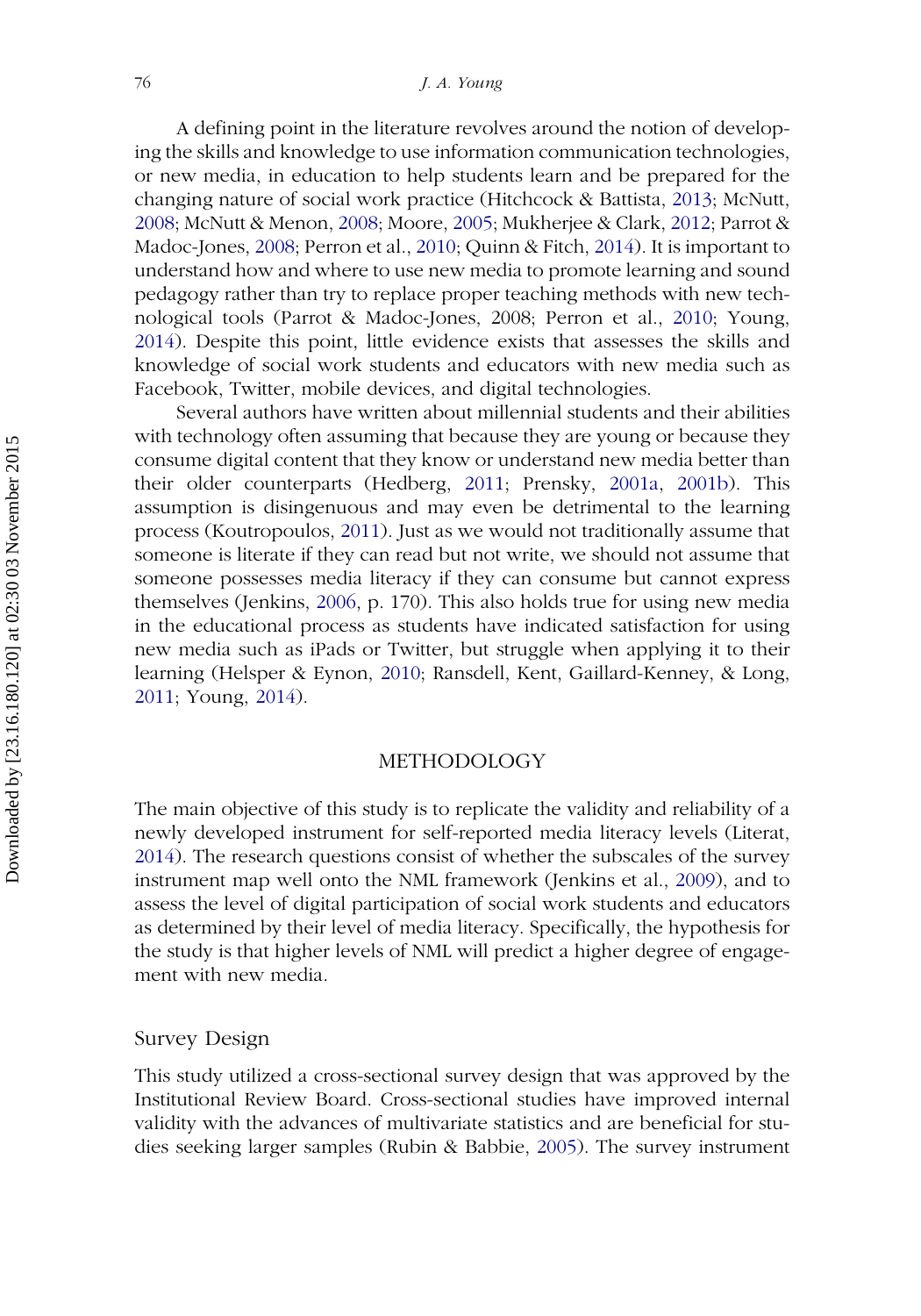was graciously provided by Ioana Literat ([2014\)](#page-14-0) and adapted for this study. Changes were made to distinguish social work students from social work educators, but the sections on media use habits and NMLs were not changed in order to add reliability and validity to the psychometric properties of the instrument. Demographic questions sought information related to gender, age, social work student or educator, level of education or faculty position, and ethnicity. The next section asked for information regarding digital participation such as access to the Internet, number of hours spent on the Internet or consuming media messages, playing games, number of hours engaged on social media sites, in addition to number of hours engaged reading books or newspapers that are not online. The third section is the most important and aims to assess participants' NML skills by presenting them with a randomized series of 60 statements about their personality, social, and cultural modes of engagement, online and offline peer interaction, learning styles, and media consumption and creation patterns (Literat, [2014,](#page-14-0) p. 17). The statements were conceptually built from the NML framework identified by Jenkins et al. ([2009\)](#page-13-0). It is important to note that the statements include both technology related and nontechnology related behaviors in accordance with the view that NML skills are social and cultural competencies (Jenkins et al., [2009;](#page-13-0) Literat, [2014\)](#page-14-0). The questions were assessed on the same 5-point Likert scale (1 [Strongly Disagree], 5 [Strongly Agree]) used in Literat's [\(2014\)](#page-14-0) study.

# Sample

The sampling frame for this study included social work educators and students who participate in the use of social media as well as those who do not. Participants were recruited nationally using social media websites and e-mail list serves. The sample size for this study consisted of social work students (N = 161) and social work educators (N = 150) for a total size of  $N = 311$ . The gender distribution of the sample contained 72 males, 238 females, and 1 individual who chose not to identify. In regards to ethnicity, 78.8% of the participants were White, 8% were African American, 3.9% were Hispanic, and 3.5% were Asian. The average age of participants was 35.9  $(SD = 15.8)$ . A distribution of participants' education and faculty status by student and educator is provided in Table [1.](#page-7-0)

## Data Collection

The study followed the same design as Literat [\(2014](#page-14-0)) by making the survey instrument available as a fun personality quiz where participants received a personalized media literacy score at the end of the survey based on their responses, which helped to increase participation. Qualtrics web-based survey software was used to create the questionnaire and a link was shared via social media such as Twitter, Facebook, LinkedIn, and Blogs as well as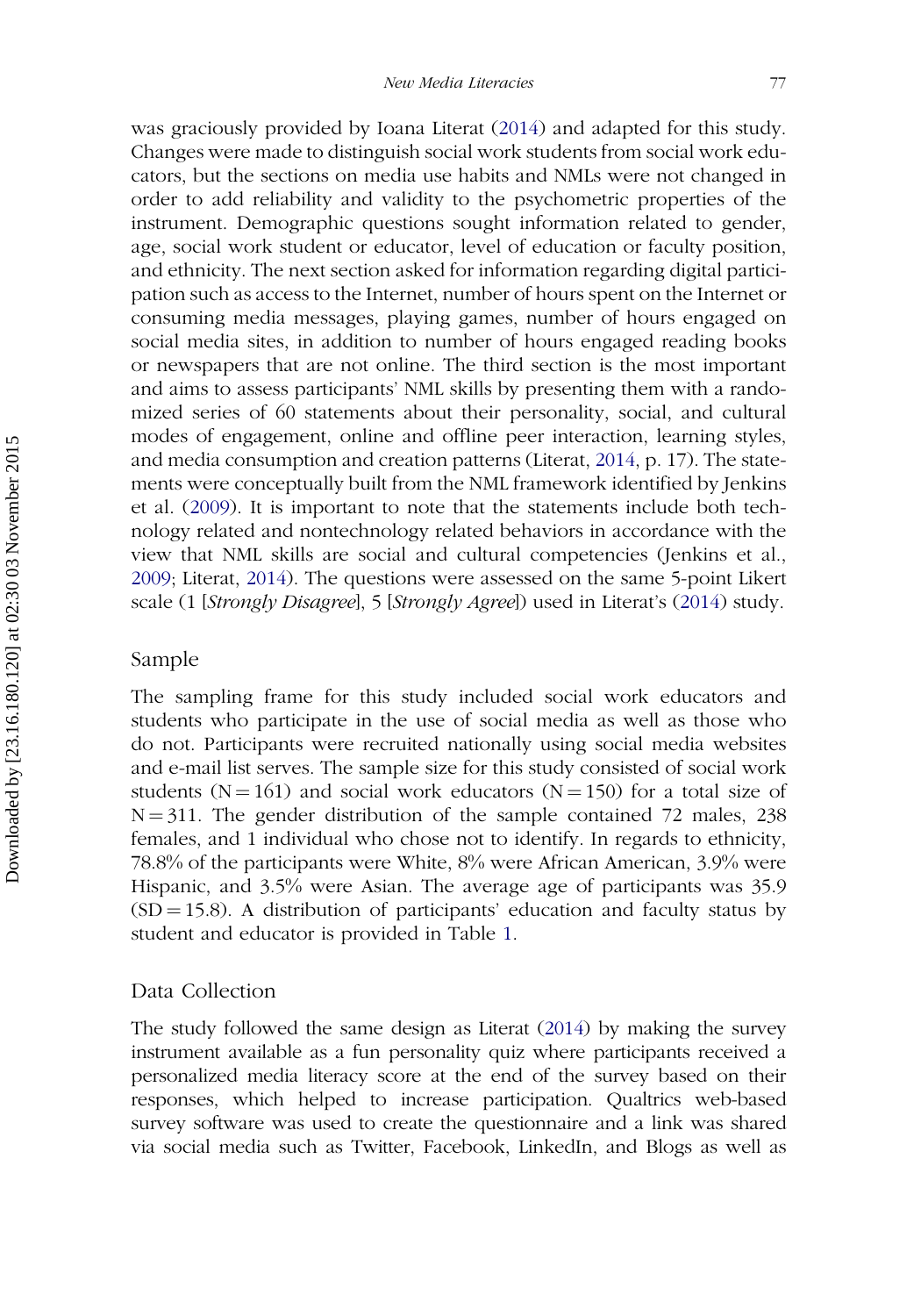|                            | Students      | Educators    |
|----------------------------|---------------|--------------|
| Education                  |               |              |
| Current BSW Student        | $107(34.4\%)$ |              |
| Current MSW Student        | $41(13.2\%)$  |              |
| Current PhD/DSW            | $10(3.2\%)$   |              |
| Other                      | $3(1.0\%)$    |              |
| Faculty status             |               |              |
| Lecturer                   |               | $36(11.6\%)$ |
| Field Director             |               | $6(1.9\%)$   |
| Assistant Professor        |               | $45(14.5\%)$ |
| Associate Professor        |               | $33(10.6\%)$ |
| Professor                  |               | $30(9.6\%)$  |
| Total N responding $=$ 311 | $161(51.8\%)$ | 150 (48.2%)  |

<span id="page-7-0"></span>TABLE 1 Distribution of Education and Faculty Status

the Association for Baccalaureate Program Directors (BPD) and Masters in Social Work (MSW-L) e-mail Listservs. A true response rate could not be calculated because of the data collection method and the uncertainty regarding the number of views the survey link received via social media. However, Qualtrics does provide a survey completion rate, which was 67.5%. In total, 175 participants responded to the survey via e-mail and 136 responded via social media.

#### Data Analysis

The data were exported into SPSS version 22 for prescreening and analysis. Prescreening data involves examining the data set for errors, missing data, outliers, linearity, and ensuring that the data fit the assumptions of the statistical procedures (Tabachnick & Fidell, [2007](#page-15-0)). Prescreening the data helps to increase the validity of the study and an assessment of the data and linearity suggest there are no major concerns. Descriptive statistics were used to help illustrate the sample and multivariate statistics were used to address the research questions. Specifically, Factor Analysis was employed to determine whether the subscales of the survey instrument map well onto Jenkins' 12 NMLs, and the multivariate analysis was completed just as was done in the original study (Literat, [2014\)](#page-14-0).

#### Results

The primary research question of this study follows that of Literat [\(2014](#page-14-0)) to determine whether this instrument measures NML by breaking down the components that were similar to the NML's skills identified by Jenkins et al. ([2009](#page-13-0)). Collectively, the scale maintains high reliability through testing of internal consistency with Cronbach's alpha of .917, where the literature suggests an alpha of .70 or higher (Carmines & Zeller, [1979](#page-13-0); Tabachnick, & Fidell, 2007; Vogt, [1999\)](#page-15-0). A principal components factor analysis with Varimax rotation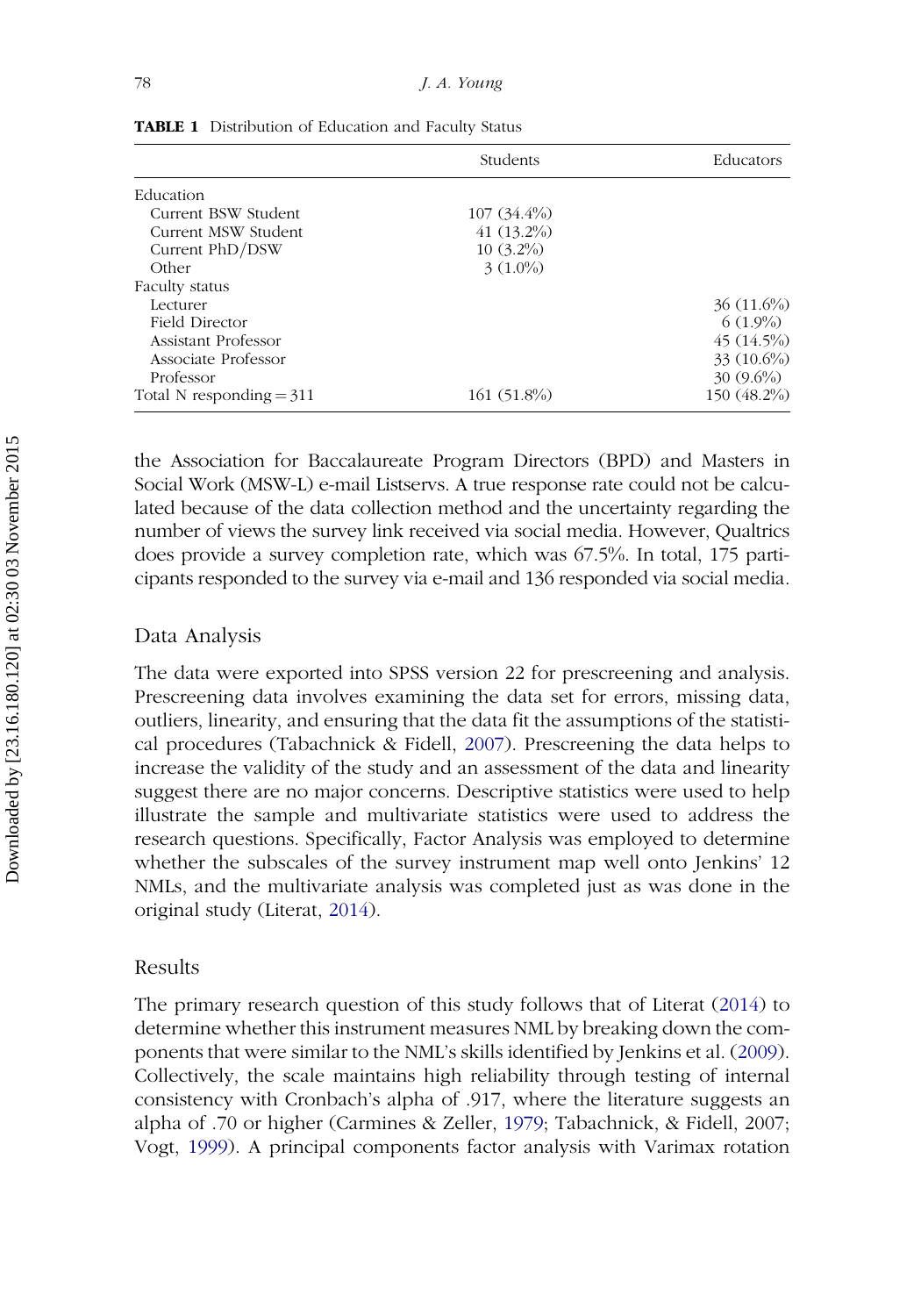<span id="page-8-0"></span>was performed using SPSS. The value of Kaiser-Meyer-Olkin measure of the sampling adequacy of the correlation matrix for factor analysis was 0.850, which is strong.

Criteria for retaining factors included (a) an Eigen value greater than one, (b) total variance explained, and (c) a factor threshold of 0.50. The factor analysis yielded 16 factors with Eigen values above 1.00, which explained 61.5% of the variance. The subscales that loaded together in the model and mapped onto the NML's skills were: negotiation, networking, multitasking, judgment, appropriation, performance, simulation, transmedia navigation, and collective intelligence. The reliability of these subscales was found to be satisfactory (Cronbach's  $\alpha = .866$ ).

Literat (2014) discovered 10 out of the 12 NML's skills, and the current study discovered nine of the 12 NML's skills that were identified as competencies of media literacy. Although this is less than the original study it is still encouraging because all 60 items in the scale were randomized so that each of the questions that made up the 12 subscales never appeared together. The NML's skills that did not distinctly emerge from the factor analysis were distributed cognition, visualization, and play. Rather than the questions for these subscales loading together on distinct factor components, the items were spread out over different subscales.

# Media Use and NMLs

The hypothesis for this study is that higher levels of NMLs will predict a higher degree of engagement with new media. Nine new variables were created as composite subscales from the identified components in the factor analysis by calculating the aggregate mean of their constituent items. Multivariate analysis of variance was used to test the hypothesis and determine the variations in NML's skills among students and educators. Social Work students and educators were used as the dependent variables and the nine NML's skills were used as independent variables.

The multivariate difference in degree of engagement with media was not significant using Wilks' Lambda F(3, 235) = 4.83, p = 0.058. The univariate differences between students and educators were significant only in the area

| Media type                                                                | Status   | Mean  | Std. deviation | $N^a$ |
|---------------------------------------------------------------------------|----------|-------|----------------|-------|
| Hours spent on the Internet in a week                                     | Student  | 28.10 | 20.45          | 134   |
|                                                                           | Educator | 29.06 | 15.71          | 105   |
| Hours spent playing games online in a week <sup><math>\theta</math></sup> | Student  | 7.46  | 10.33          | 134   |
|                                                                           | Educator | 3.89  | 4.77           | 105   |
| Hours spent reading books or                                              | Student  | 11.05 | 10.33          | 134   |
| newspapers (not online)                                                   | Educator | 12.32 | 10.45          | 105   |
|                                                                           |          |       |                |       |

TABLE 2 Difference Between Students & Educators Number of Hours Engaged with Media

<sup>a</sup>Total N Responding = 239. <sup>b</sup>Relationship is significant at the 0.05 level.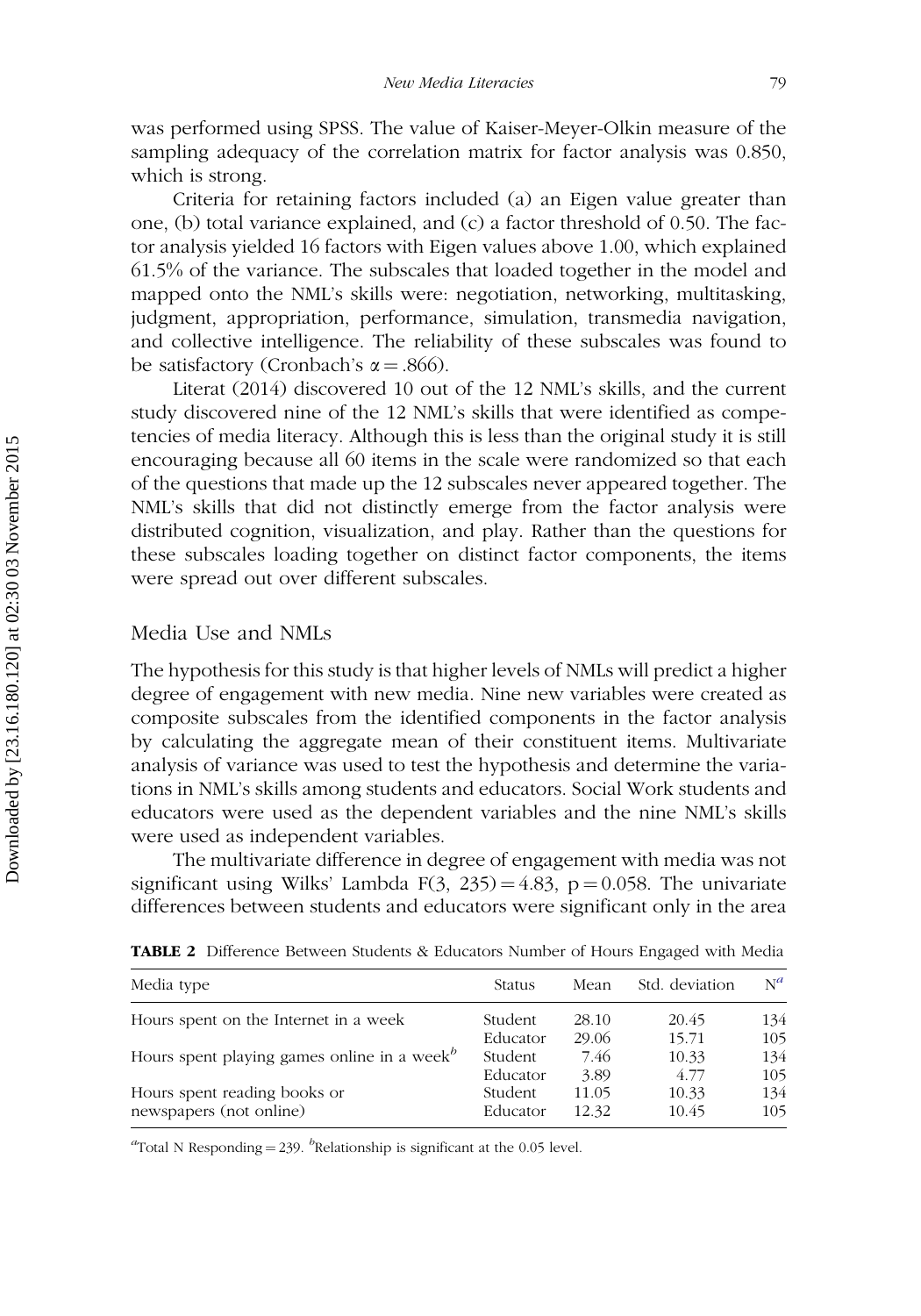| New media literacy                   | Status               | Mean | Std. deviation |
|--------------------------------------|----------------------|------|----------------|
| Negotiation                          | Student              | 3.83 | .577           |
|                                      | Educator             | 3.82 | .664           |
| Networking <sup><math>a</math></sup> | Student              | 3.66 | .602           |
|                                      | Educator             | 3.51 | .867           |
| Multitasking <sup>a</sup>            | Student              | 3.69 | .623           |
|                                      | Educator             | 3.59 | .737           |
| Judgment                             | Student              | 4.06 | .463           |
|                                      | Educator             | 4.31 | .443           |
| Appropriation                        | Student              | 3.19 | .636           |
|                                      | Educator             | 2.88 | .716           |
| Performance                          | Student              | 2.96 | .598           |
|                                      | Educator             | 2.92 | .558           |
| Simulation <sup>a</sup>              | Student              | 3.60 | .496           |
|                                      | Educator             | 3.47 | .637           |
| Transmedia Navigation <sup>a</sup>   | Student              | 3.69 | .552           |
|                                      | Educator             | 3.60 | .650           |
| Collective Intelligence              | Student              | 3.86 | .439           |
|                                      | Educator             | 4.06 | .487           |
| Total Responding                     | Student $(N = 161)$  |      |                |
|                                      | Educator $(N = 150)$ |      |                |

TABLE 3 Difference Between Students and Educators New Media Literacy Levels

<sup>a</sup>Relationship is significant at 0.05 level.

of number of hours spent playing games online  $(F(1, 237) = 10.78, p = 0.001)$ , where students indicated they spent more hours engaged with this type of media. Table [2](#page-8-0) provides the mean for students and educators in the three areas that measure engagement with the media.

The multivariate difference in media literacy levels was in fact significant  $(F(9, 301) = 10.03, p < 0.05)$  across all levels of NML skills. Students scored higher than educators in seven of the nine areas as shown in Table 3. Univariate differences between students and educators were prominent in the areas of networking  $(F(1, 309) = 3.22, p < 0.05)$ , simulation  $(F(1, 309) = 4.00,$  $p < 0.05$ ), transmedia navigation (F(1, 309) = 1.91, p < 0.05), and multitasking  $(F(1, 309) = 1.45, p < 0.05).$ 

#### DISCUSSION

The objective of this study was to replicate the validity and reliability of a newly developed survey instrument that measures NMLs (Literate, 2014), in accordance with the NML's framework developed by Jenkins et al. ([2009](#page-13-0)). The results of the factor analysis indicate that most of the subscales map well onto the framework with 9 of the 12 NMLs being identified and maintaining adequate reliability. A promising finding for this instrument is that between the two studies seven similar subscales emerged from the factor analysis from different samples. The constructs of negotiation, networking, judgment,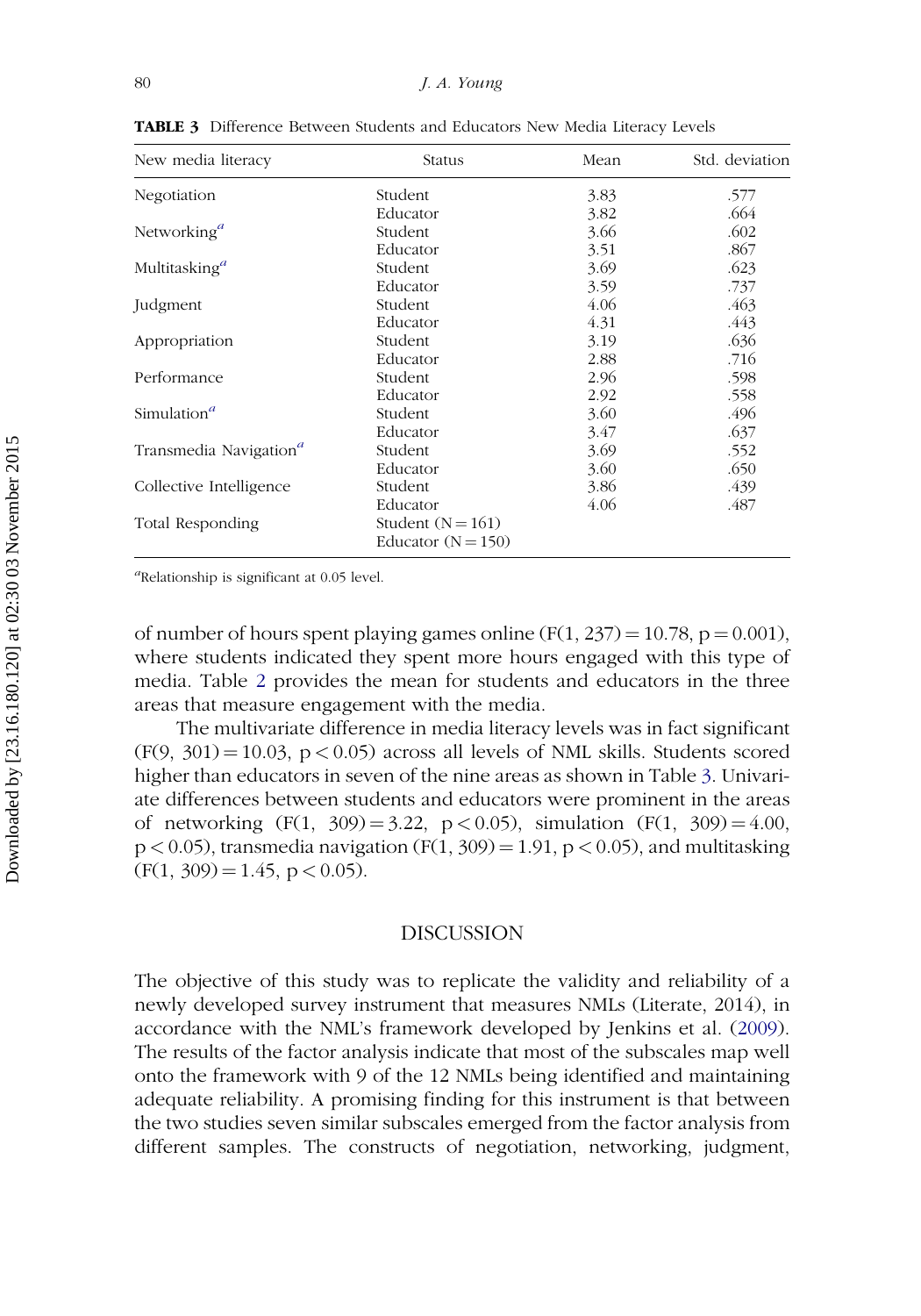multitasking, appropriation, performance, and transmedia navigation emerged from both studies. Examining the NML's skills that emerged for social work students and educators may explain the difference in the subscales that emerged for the current study versus those discovered by Literat ([2014\)](#page-14-0). Future research should focus on the questions related to the remaining items to increase the probability of those items loading together on a component in a factor analysis model. For instance, one participant stated that the questions in the instrument seemed to relate too much to pop culture or younger people. A qualitative research design may be needed to develop better questions for the instrument and the related NML's skills they seek to measure. This may help to increase the construct validity of the instrument.

The hypothesis that there would be a difference between the NML's skills was supported as students scored higher in more areas than social work educators. This supports the view that increased engagement with new media requires competencies for full participation in the digital environment (Jenkins et al., [2009](#page-13-0)). Examining the number of hours engaged with media may also explain why students scored higher than educators in NMLs as students spend more time playing games online or on their phones. Despite the argument for distraction with this type of media, the NML's theoretical framework and concept of participatory culture illustrates how students are learning differently in a digital environment. They are using the skills of multitasking, judgment, play, appropriation, and performance to achieve some desired outcome and the reality is that there are tangible skills being learned in gaming and digital environments (Adachi & Willoughby, [2012;](#page-12-0) Dougherty & Andercheck, [2014](#page-13-0); Gee, [2010](#page-13-0); Granic, Lobel, & Engels, [2014](#page-13-0); Jarvis, [2011;](#page-13-0) Jenkins et al., [2009](#page-13-0)). These skills are transferrable to practice in many diverse areas, such as in the use of social media in community organizing and digital activism, the voluntary sector, and clinical practice (Brady, Young, & McLeod, [in press](#page-13-0); Guo & Saxton, [2014](#page-13-0); Mishna, Bogo, Root, & Fantus, [2014](#page-14-0); Saxton & Wang, [2014;](#page-15-0) Young, [2014\)](#page-15-0).

#### Implications

This study represents one of the first attempts to measure NMLs of social work students and educators. The data gathered will be instrumental to further refine the assessment instrument to measure the NMLs identified in the Jenkins et al. ([2009](#page-13-0)) framework. This study compliments the view of the ecological perspective within the social work profession where individuals are seen as part of an overall environment, an environment that impacts their day-to-day life. Including this expanded view of the digital environment in the ecological perspective is critical for social work practice as consumers are now immersed in technology (Mishna et al., [2014\)](#page-14-0). Assessing the level of NMLs in education can help to further increase these skills and incorporate innovative methods for addressing digital competencies in social work education. A particularly strong finding is the fact that the study supported a connection between engagement with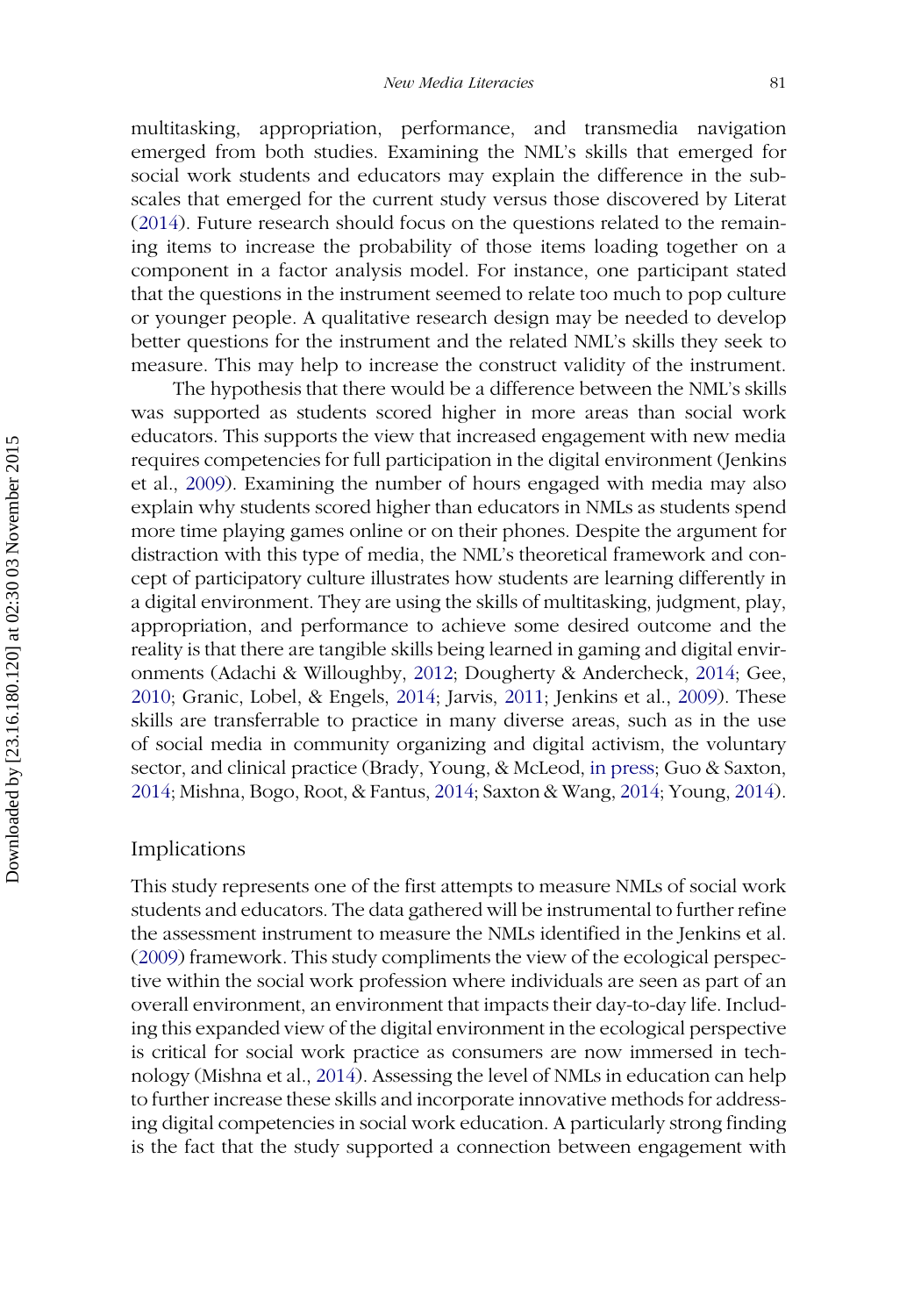digital media and NMLs, where higher NMLs were predicted based on the amount of time engaged with digital media. Clearly more research is needed to confirm this finding by implementing a strong and rigorous research design. Perhaps utilizing a pretest and posttest design to assess the level of NMLs over time would be able to support this finding.

The literature argues for increased competency in regards to digital technology and ICTs. What is missing in the discussion is the point of participatory culture and how individuals are learning tangible skills by engaging with digital media to increase their own NMLs. Although the findings in this study support this idea, it needs to be reiterated that media literacy does not increase simply through consumption of new media by engaging with Facebook or watching YouTube videos. Rather, NML aids in understanding how to conduct oneself in the online environment and how to use newly developed skills. Thoughtful consideration of how NMLs are both social and technical skills can help practitioners understand the impact of the digital environment on their consumers. This knowledge may be useful in social work education as the use of technology, specifically social media, continues to increase in social work practice (Holmes et al., [2014](#page-13-0); Mishna et al., [2014\)](#page-14-0). Furthermore, these digital interactions often impact real-life events whether it is in education through the use of social media and iPads (Hitchcock & Battista, [2013;](#page-13-0) Young, [2014\)](#page-15-0) or in the helping process such as cyber communication or online therapy (Gustavsson & MacEachron, [2013;](#page-13-0) Mishna et al., [2014\)](#page-14-0).

Limitations to this study include the content of the survey, length, and the recruitment strategy, which utilized social media and e-mail. This strategy implies an inherent bias towards individuals that may already have a higher level of new media literacy. The survey consisted of 80 questions that required about 20 min to complete. This amount of time is manageable but as noted in the discussion section, item questions need to be reevaluated to ensure they load on the appropriate factor. Furthermore, reducing the number of component items or questions would make completing the survey much more practicable and mitigate the number of incomplete responses. The content of the questions in the survey were designed primarily for assessment in educational contexts with younger participants (Literat, [2014\)](#page-14-0). As one participant noted via social media to this author, the survey seemed to be geared towards a younger audience. Literat ([2014](#page-14-0)) had a similar comment and thus I would follow her recommendation that distinct versions of the survey may need to be developed based on the characteristics of the target population.

## **CONCLUSION**

Social work education can further build upon NML's skills to impact the profession and prepare students for the challenges they face in an increasingly technological society. This study represents one of the first attempts to study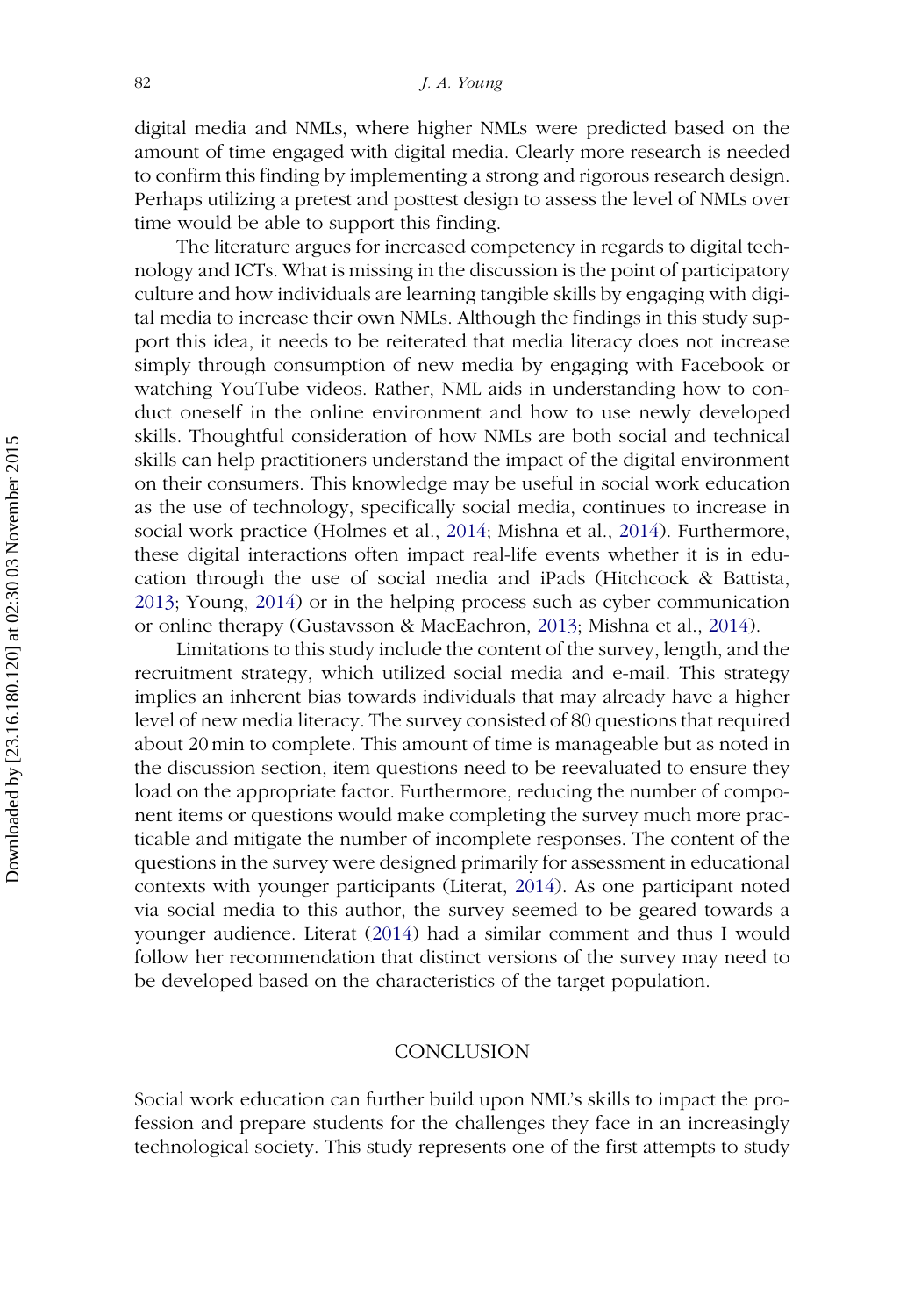<span id="page-12-0"></span>NMLs among social work students and educators as the area of NMLs continues to emerge. The NASW/ASWB (2005) Standards for Technology and Social Work Practice provide a great starting point for understanding how to use technology ethically and appropriately. In addition, the most recent draft of the [2015](#page-13-0) Council on Social Work Education Educational Policy and Accreditation Standards (EPAS) includes a statement on using technology ''ethically and appropriately to facilitate practice outcomes'' (p. 3). However, these standards neglect to address technological competency (Quinn & Fitch, [2014](#page-14-0)). The NML framework may offer the ability to further understand the digital world and increase competencies regarding the use of technology and its impact on various systemic levels. Assessing the level of NMLs in social work education can help to develop methods for increasing the knowledge and skills of social work students to increase digital competencies as well as the ethical use of technology.

New media, such as Facebook, Twitter, YouTube, and other digital technologies are changing social work education and practice. Social workers respond to contexts that shape practice, use critical thinking skills augmented by creativity and curiosity, and engage in research-informed practice and practice informed research. These are skills that complement the concept of participatory culture and NMLs, and this study provides a starting point to discuss the place of NMLs in social work education. Human relationships, behavior, and interactions are increasingly mediated through technology and research continues to emerge regarding this topic area. Future research should also focus on NMLs and social work practice, which may also help to inform how to include the topic of NMLs in social work education.

Finally, a common misunderstanding of technology is the focus on what the tools do and do not allow. The conversation on digital technology and learning needs to include a focus on the participatory aspects of this new digital culture and how increasing knowledge around NMLs can address the challenges we face as social work educators and the challenge of our students entering the profession. Expanding our view of new media, digital technology, and understanding participatory culture will help social work students to build upon the skills they bring to the classroom. Evaluating the level of NMLs provides a baseline from which to begin moving forward as social work educators have the exciting opportunity to empower students to build upon those skills by incorporating NMLs in a way that will expand knowledge, create opportunities for collaboration, and prepare students for ethical and appropriate social work practice in a new and diverse society.

#### REFERENCES

Adachi, P. J. C., & Willoughby, T. (2012). Do video games promote positive youth development? Journal of Adolescent Research, 28(2), 155-165. doi:10.1177/ 0743558412464522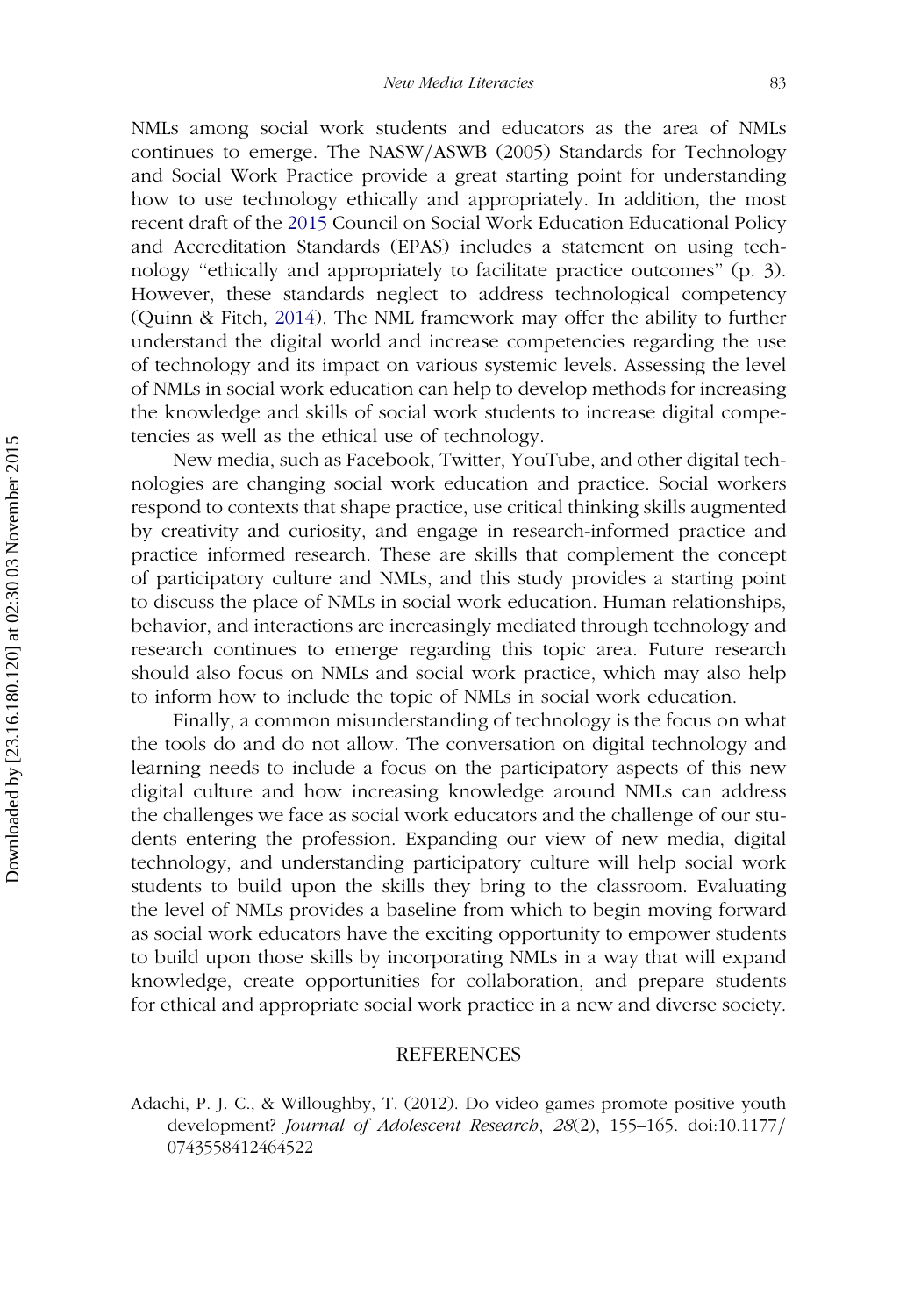- <span id="page-13-0"></span>Ayala, J. S. (2009). Blended learning as a new approach to social work education. Journal of Social Work Education, 45(2), 277–288.
- Baldridge, S., McAdams, A., Reed, A., & Moran, A. (2013). Mobile classrooms: Using mobile devices to enhance BSW education. Journal of Baccalaureate Social Work, 18, 18–35.
- Beaulaurier, R. L., & Radisch, M. A. (2005). Responding to CSWE technology guidelines. Journal of Teaching in Social Work,  $25(1/2)$ , 129–150.
- Brady, S. R., Young, J. A., & McLeod, D. A. (in press). Utilizing digital advocacy in community organizing: Lessons learned from organizing in virtual spaces to promote worker rights and economic justice. Journal of Community Practice.
- Carmines, E. G., & Zeller, R. A. (1979). Reliability and validity assessment. Thousand Oaks, CA: Sage.
- Coe, J., & Elliott, D. (1999). An evaluation of teaching direct practice courses in a distance education program for rural settings. Journal of Social Work Education, 35(3), 353–365.
- Council on Social Work Education. (2015, October). Draft 1 of the 2015 Educational Policy and Accreditation Standards (EPAS). Washington, DC: Author.
- Dougherty, K. D., & Andercheck, B. (2014). Using Facebook to engage learners in a large introductory course. Teaching Sociology,  $42(2)$ , 95–104. doi:10.1177/ 0092055x14521022
- Gee, J. P. (2010). New digital media and learning as an emerging area and ''worked examples" as one way forward. Cambridge, MA: The MIT Press.
- Granic, I., Lobel, A., & Engels, R. (2014). The benefits of playing video games. American Psychologist, 69(1), 66–78. doi:10.1037/a0034857
- Guo, C., & Saxton, G. D. (2014). Tweeting social change: How social media are changing nonprofit advocacy. Nonprofit and Voluntary Sector Quarterly, 43(1), 57-79. doi:10.1177/0899764012471585.
- Gustavsson, N. S., & MacEachron, A. E. (2013). The virtual ecomap: A diagrammatic tool for assessing the digital world of clients. Families in Society: The Journal of Contemporary Social Services, 94(4), 243-250. doi:10.1606/1044-3894.4316
- Hedberg, J. G. (2011). Towards a disruptive pedagogy: Changing classroom practice with technologies and digital content. *Educational Media International*, 48(1), 1–16.
- Helsper, E. J., & Eynon, R. (2010). Digital natives: Where is the evidence? British Educational Research Journal, 36(3), 503-520. doi:10.1080/01411920902989227
- Hitchcock, L. I., & Battista, A. (2013). Social media for professional practice: Integrating twitter with social work pedagogy. The Journal of Baccalaureate Social Work, 18(special issue), 33–45.
- Hobbs, R. (1998). The seven great debates in the media literacy movement. Journal of Communications, 48(1), 16–32.
- Holmes, C., Hermann, K., & Kozlowski, K. (2014). Integrating Web 2.0 technologies in educational and clinical settings: An isomorphic perspective. Journal of Technology in Human Services, 32(1/2), 65–80. doi:10.1080/15228835.2013.860363
- Jarvis, J. (2011). Public parts: How sharing in the digital age improves the way we work and live. New York, NY: Simon and Schuster.
- Jenkins, H. (2006). Convergence culture: Where old and new media collide. New York, NY: New York University Press.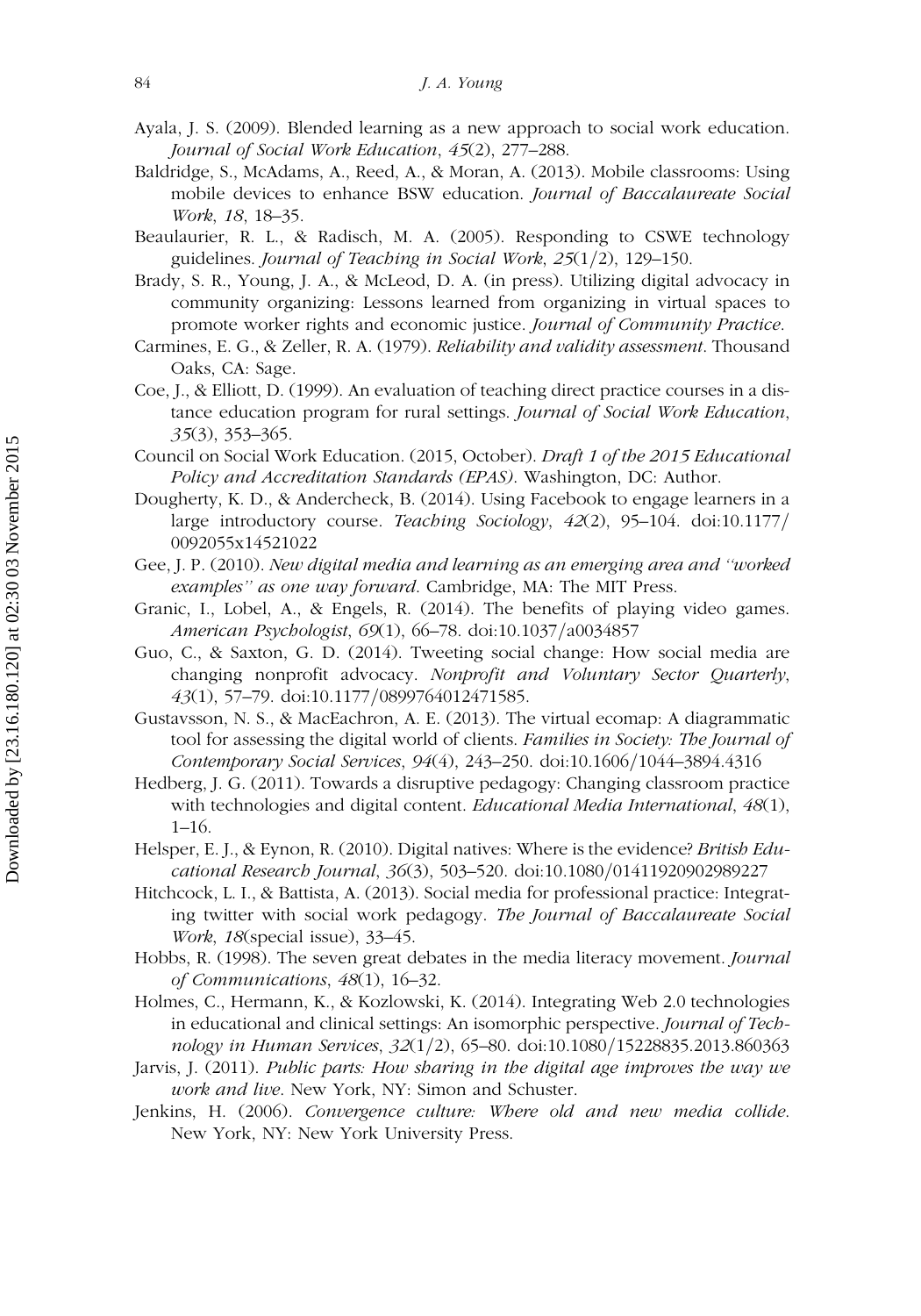- <span id="page-14-0"></span>Jenkins, H., Clinton, K., Purushotma, R., Robison, A. J., & Weigel, M. (2009). Confronting the challenges of participatory culture: Media education for the 21st century [white paper]. Retrieved from http://digitallearning.macfound. org/atf/cf/%7B7E45C7E0-A3E0-4B89-AC9C-E807E1B0AE4E%7D/JENKINS\_ WHITE\_PAPER.PDF
- Kilpeläinen, A., Päykkönen, K., & Sankala, J. (2011). The use of social media to improve social work education in remote areas. The Journal of Technology in Human Services, 29(1), 1–12. doi:10.1080/15228835.2011.572609
- Koutropoulos, A. (2011). Digital natives: Ten years after. Journal of Online Learning and Teaching, 7(4).
- Literat, I. (2014). Measuring new media literacies: Towards the development of a comprehensive assessment tool. Journal of Media Literacy Education, 6(1), 15–27.
- Losh, E., & Jenkins, H. (2012). Can public education coexist with participatory culture? Knowledge Quest, 41(1), 16–21.
- McNutt, J. G. (2008). Web 2.0 tools for policy research and advocacy. *Journal of* Policy Practice, 7(1), 81–85. doi:10.1080/15588740801909994
- McNutt, J. G., & Menon, G. M. (2008). The rise of cyberactivism: Implications for the future of advocacy in the human services. Families in Society: The Journal of Contemporary Social Services, 89(1), 33–38. doi:10.1606/1044–3894.3706
- Mishna, F., Bogo, M., Root, J., & Fantus, S. (2014). Here to stay: Cyber communication as a complement in social work practice. Families in Society: The Journal of Contemporary Social Services, 95(3), 179–168. doi:10.1606/1044-3894.2014.95.23
- Moore, B. (2005). Key issues in web-based education in the human services: A review of the literature. Journal of Technology in Human Services,  $23(1/2)$ , 11–28. doi:10.1300/J017v017n01\_02
- Mukherjee, D., & Clark, J. (2012). Students' participation in social networking sites: Implications for social work education. Journal of Teaching in Social Work, 32(2), 161–173.
- National Association of Social Workers. (2005). NASW and ASWB standards for technology and social work practice. Washington, DC: NASW Press.
- Parrott, L., & Madoc-Jones, I. (2008). Reclaiming information and communication technologies for empowering social work practice. Journal of Social Work, 8(2), 181–197. doi:10.1177/1468017307084739
- Perron, B. E., Taylor, H. O., Glass, J. E., & Margerum-Leys, J. (2010). Information and communication technologies in social work. Advances in Social Work, 11(1), 67–81.
- Potter, W. J. (2013). The expanding role for media literacy in the age of participatory cultures. In A. Delwhiche & J. J. Henderson (Eds.), The participatory cultures handbook (pp. 232–243). New York, NY: Routledge.
- Prensky, M. (2001a). Digital natives, digital immigrants. On the Horizon, 9(5).
- Prensky, M. (2001b). Digital natives, digital immigrants: Do they really think different? On the Horizon,  $9(6)$ , 1–6.
- Quinn, A., & Fitch, D. (2014). A conceptual framework for contextualizing information technology competencies. Journal of Technology in Human Services, 32(1/2), 133-148. doi:0.1080/15228835.2013.860367